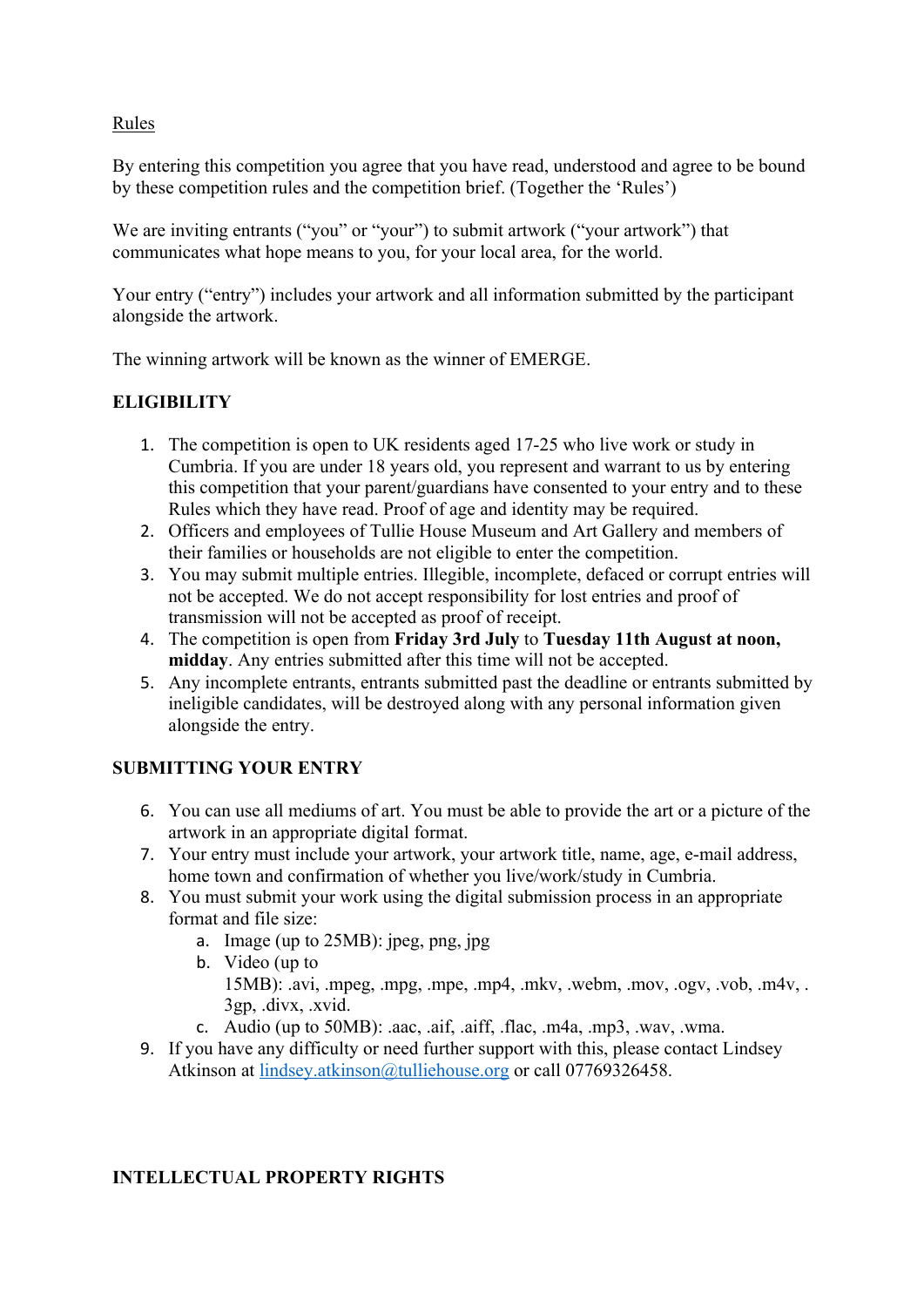- 10. Your entry must be your own work and must not have won a prize in any other competition. It is your responsibility to ensure that your design does not infringe the copyright of any third party or any laws.
- 11. You warrant to us that your artwork is your own work and that it does not contain anything defamatory, obscene or otherwise offensive.
- 12. You warrant to us that the artwork is yours and you own the copyright, however, in consideration of our providing the competition, you grant to us a non-exclusive, worldwide, sublicensable, royalty-free and perpetual license to use your artwork, and any other material and/or information submitted with your entry or otherwise provided by you ("your entry"). If you are chosen as the winner, then the provisions of paragraph 22 below will apply instead of this paragraph, 12.
- 13. Our right to use your entry includes the right to copy, reproduce, modify, and otherwise communicate it to the public, including via the EMERGE website and Hope Streets' project partners, including but not limited to: Tullie House Museum and Art Gallery, Curious Minds, Blaze, publicity materials and social media including: Facebook, Instagram and Twitter. For the avoidance of doubt we shall not sell or commercially exploit your entry without your consent.
- 14. We have the right to share all or any submitted artworks via social media platforms during the Festival of Hope Carlisle period  $(1<sup>st</sup>-26<sup>th</sup>$  August 2020).
- 15. You agree we can request your participation and cooperation in a reasonable amount of publicity or other promotional activity with us and agree that we may publish your name (unless you have indicated otherwise in your entry), age, hometown, description of your entry and any photographs, films and/or recordings made by us or on our behalf and featuring you and/or your entry.

#### **THE SHORTLIST & WINNING ARTWORK**

- 16. An assembled panel will shortlist artworks from the submitted entries. All entrants will be notified on or before Tuesday  $18<sup>th</sup>$  August 2020 by e-mail, regardless of whether or not they have been shortlisted. The shortlist will be announced on a Hope Streets digital platform, e.g: Facebook page, Instagram post or website.
- 17. The artist of the winning artwork ("Winner") will be notified as part of an online digital event on Tuesday  $25<sup>th</sup>$  August 2020.
- 18. If the 'Winner' is not able to attend the event they will be notified by e-mail no later than 24 hours after the digital online event  $(26<sup>th</sup>$  August 2020).
- 19. If you are notified that your artwork has been shortlisted, we ask you to do your best to attend the event on Tuesday  $25<sup>th</sup>$  August 2020.
- 20. The judging panel's decisions are final. No written correspondence or discussion of the competition outcome will be entered into.
- 21. The competition prize includes:
	- a. a cash prize of £300
	- b. a funded commission for Tullie House Museum and Gallery
	- c. involvement in an online exhibition
- 22. If you are selected as the 'Winner':
	- a. You agree to waive your moral rights in the entry;
	- b. You will assign to Tullie House Museum and Art Gallery, with full title guarantee, (where relevant by present assignment of future copyright) all right, title and interest in and to the copyright, design right and any other intellectual property rights in your submitted entry. This assignment includes the right to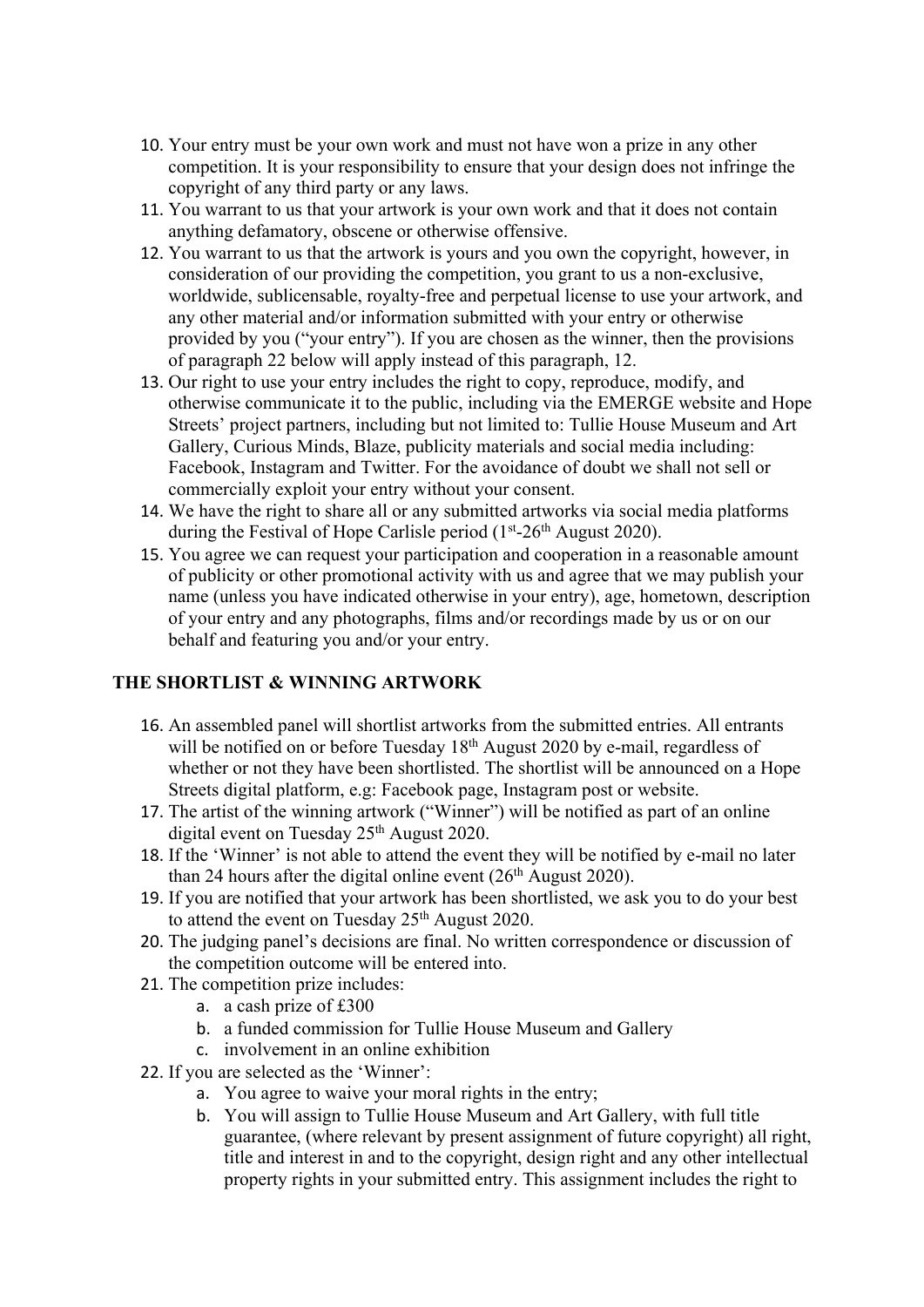sue and retain damages and other remedies for any infringement or other unauthorised use prior to the date of submission of your entry to us;

- c. You agree to do such acts and enter into such documents to give effect to this clause (22), and as are required by us to vest in Tullie House Museum and Art Gallery, full ownership of all rights in your entry, and allow us to make the fullest use possible of your entry. You also agree that if you are selected as the 'Winner', you will receive no financial reward in respect of the transfer of ownership of all rights in your artwork to Tullie House Museum and Art Gallery or any royalty payment in relation to the future use of your entry, and;
- d. You agree that we have no obligation to use your artwork and may edit, alter, adapt, manipulate, modify, or otherwise deal with your artwork in any manner which we see fit. E.g- adding watermark or Tullie House Museum and Art Gallery logo, cropping to keep with dimension regulations for social media or website inclusion. In the unlikely event of needing to make any further changes to the artwork, we will endeavour to contact the artist first.

#### **MISCELLANEOUS**

- 23. We shall not be responsible for any expenses incurred by any entrant or 'Winner' and/or any guest, parent or guardian (where applicable) in connection with entering this competition, producing your artwork, or the enjoyment of the prizes.
- 24. We shall not be liable for any damage, loss, injury or disappointment suffered by any person as a result of taking part (or not being able to take part) in the competition or as a result of taking up (or not being able to take up) a prize.
- 25. Nothing shall exclude or limit our liability for death or personal injury as a result of our negligence, or our or your liability for any fraudulent misrepresentation.
- 26. We shall keep your personal details for a reasonable time so that we can operate the competition and verify that these rules have been complied with as well as for accounting purposes.
- 27. Any personal data relating to you will be used solely in accordance with current UK Data Protection Legislation.
- 28. We reserve the right to postpone or cancel the competition and/or to amend or supplement these Rules at any time without prior notice or liability. Any changes will be posted within these Rules or on the Tullie House Museum and Art Gallery website.
- 29. We reserve the right to disqualify, without liability, any entrant if we have reasonable grounds to believe that the entrant has breached any of the Rules.
- 30. Other than the cash-prize of £300, the prizes have no cash-value and cannot be sold on for profit or gain or be transferred.
- 31. These Rules, and any non-contractual obligations arising out of or in connection with these Rules, and are governed and interpreted in accordance with, English law. The English courts shall have exclusive jurisdiction in relation to all disputes arising out of or in connection with these Rules. (Including claims for set-off), including disputes arising out of or in connection with:
	- a. The creation, validity, effect, interpretation, performance or non-performance of, or the legal relationships established by these Rules;
	- b. Any non-contractual obligations arising out of or in connection with these Rules.